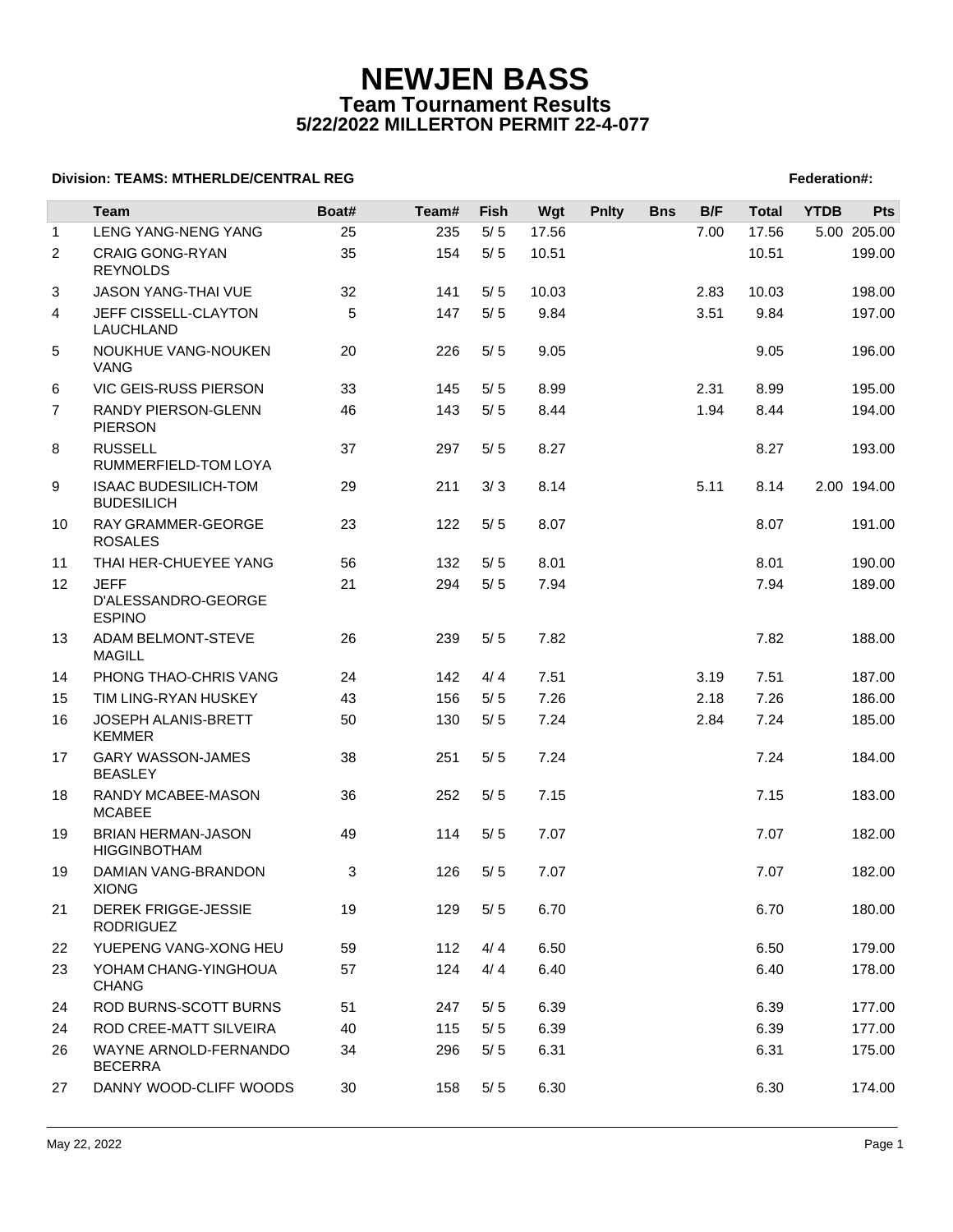## **NEWJEN BASS Team Tournament Results 5/22/2022 MILLERTON PERMIT 22-4-077**

### **Division: TEAMS: MTHERLDE/CENTRAL REG** Federation **Federation #:**  $\blacksquare$  Federation #:

|    | Team                                           | Boat#          | Team#          | Fish  | Wgt  | <b>Pnlty</b> | <b>Bns</b> | B/F  | <b>Total</b> | <b>YTDB</b> | Pts    |
|----|------------------------------------------------|----------------|----------------|-------|------|--------------|------------|------|--------------|-------------|--------|
| 28 | EDDIE EAGLETON-JEREMY<br>CLINKENBEARD          | $\overline{7}$ | 107            | $5/5$ | 6.24 |              |            | 1.84 | 6.24         |             | 173.00 |
| 29 | <b>CHRISTIAN OSTRANDER-</b>                    | 27             | 295            | 5/5   | 6.23 |              |            |      | 6.23         |             | 172.00 |
| 30 | EDDIE HINOJOSA-MATT<br><b>MENDEZ</b>           | 47             | 146            | 5/5   | 6.06 |              |            |      | 6.06         |             | 171.00 |
| 31 | VINCENT JENSEN-DON<br><b>JAVAUX</b>            | 14             | 148            | 5/5   | 6.05 |              |            |      | 6.05         |             | 170.00 |
| 32 | <b>CURTIS GOINS-LEVAN GOINS</b>                | 6              | 233            | 4/4   | 5.62 |              |            |      | 5.62         |             | 169.00 |
| 33 | MICHAEL HAIDER-DENNIS<br><b>BINGHAM</b>        | 11             | 149            | 5/5   | 5.35 |              |            |      | 5.35         |             | 168.00 |
| 34 | CHRIS GOSSELAAR-PRESLEY<br>GOSSELAAR           | 12             | 292            | 4/4   | 5.00 |              |            |      | 5.00         |             | 167.00 |
| 35 | MICHAEL MUNOZ-GILBERT<br><b>MUNOZ</b>          | 2              | 137            | 3/3   | 4.25 |              |            |      | 4.25         |             | 166.00 |
| 36 | JOSH MOREE-DAVID PRADO                         | 4              | 127            | 3/3   | 4.17 |              |            |      | 4.17         |             | 165.00 |
| 37 | JOSE CARRILLO-ADRIAN<br><b>EGURE</b>           | 22             | 246            | 3/3   | 4.01 |              |            |      | 4.01         |             | 164.00 |
| 38 | EUAN KENNEDY-JAMES<br><b>BURKHART</b>          | 9              | 221            | 3/3   | 3.26 |              |            |      | 3.26         |             | 163.00 |
| 39 | <b>JASON HORN-DUSTY MART</b>                   | 10             | 125            | 2/2   | 2.86 |              |            |      | 2.86         |             | 162.00 |
| 40 | JEFF DEMACABALIN-JOSH<br><b>HOUSEY</b>         | 17             | 118            | 2/2   | 2.65 |              |            |      | 2.65         |             | 161.00 |
| 41 | LARRY VANG-BISHOP VUE                          | 45             | 162            | 2/2   | 2.64 |              |            |      | 2.64         |             | 160.00 |
| 42 | LUE VANG-TOU YANG                              | 18             | 250            | 2/2   | 2.61 |              |            |      | 2.61         |             | 159.00 |
| 43 | CHAO VUE-YOSHI VANG                            | $\mathbf{1}$   | 128            | 2/2   | 2.52 |              |            |      | 2.52         |             | 158.00 |
| 44 | KEVIN LEE-LINDA SONG                           | 44             | 17             | 2/2   | 2.35 |              |            |      | 2.35         |             | 157.00 |
| 45 | LUCKY VANG-MENG THAO                           | 15             | 110            | 2/2   | 2.00 |              |            |      | 2.00         |             | 156.00 |
| 46 | LEVI CRAIN-ZACH SCHMIDT                        | 31             | $\mathbf{1}$   | 1/1   | 1.87 |              |            | 1.87 | 1.87         |             | 155.00 |
| 47 | JARED COOK-TIM COOK                            | 42             | 152            | 1/1   | 1.83 |              |            | 1.83 | 1.83         |             | 154.00 |
| 48 | DEAN MILLER-DARRELL<br><b>MASTERSON</b>        | 39             | 153            | 1/1   | 1.11 |              |            | 1.11 | 1.11         |             | 153.00 |
| 48 | SHUEZENG VANG-JOHNNY<br><b>MOUA</b>            | 48             | 109            | 1/1   | 1.11 |              |            | 1.11 | 1.11         |             | 153.00 |
| 50 | TIMOTHY MOUA-MITCHELL<br><b>MOUA</b>           | 54             | 119            | 1/1   | .87  |              |            | .87  | .87          |             | 151.00 |
| 51 | MIKE BELTRAN-ALEX<br>CARRILLO                  | 8              | 222            |       | .00. |              |            |      | .00          |             | 151.00 |
| 51 | RANDY BLEVINS-JOHN<br><b>GENTRY</b>            | 41             | $\overline{c}$ |       | .00. |              |            |      | .00.         |             | 151.00 |
| 51 | <b>BOB DEVONSHIRE-ROBERT</b><br><b>HENSLEY</b> | 58             | 136            |       | .00. |              |            |      | .00          |             | 151.00 |
| 51 | YENG HER-JACKSON XIONG                         | 55             | 155            |       | .00. |              |            |      | .00.         |             | 151.00 |
| 51 | HER PAO MOUA-XANG VANG                         | 52             | 123            |       | .00. |              |            |      | .00          |             | 151.00 |
| 51 | <b>TOBY RAMOS-MIKAYLA</b><br><b>MICHEL</b>     | 60             | 120            |       | .00  |              |            |      | .00          |             | 151.00 |